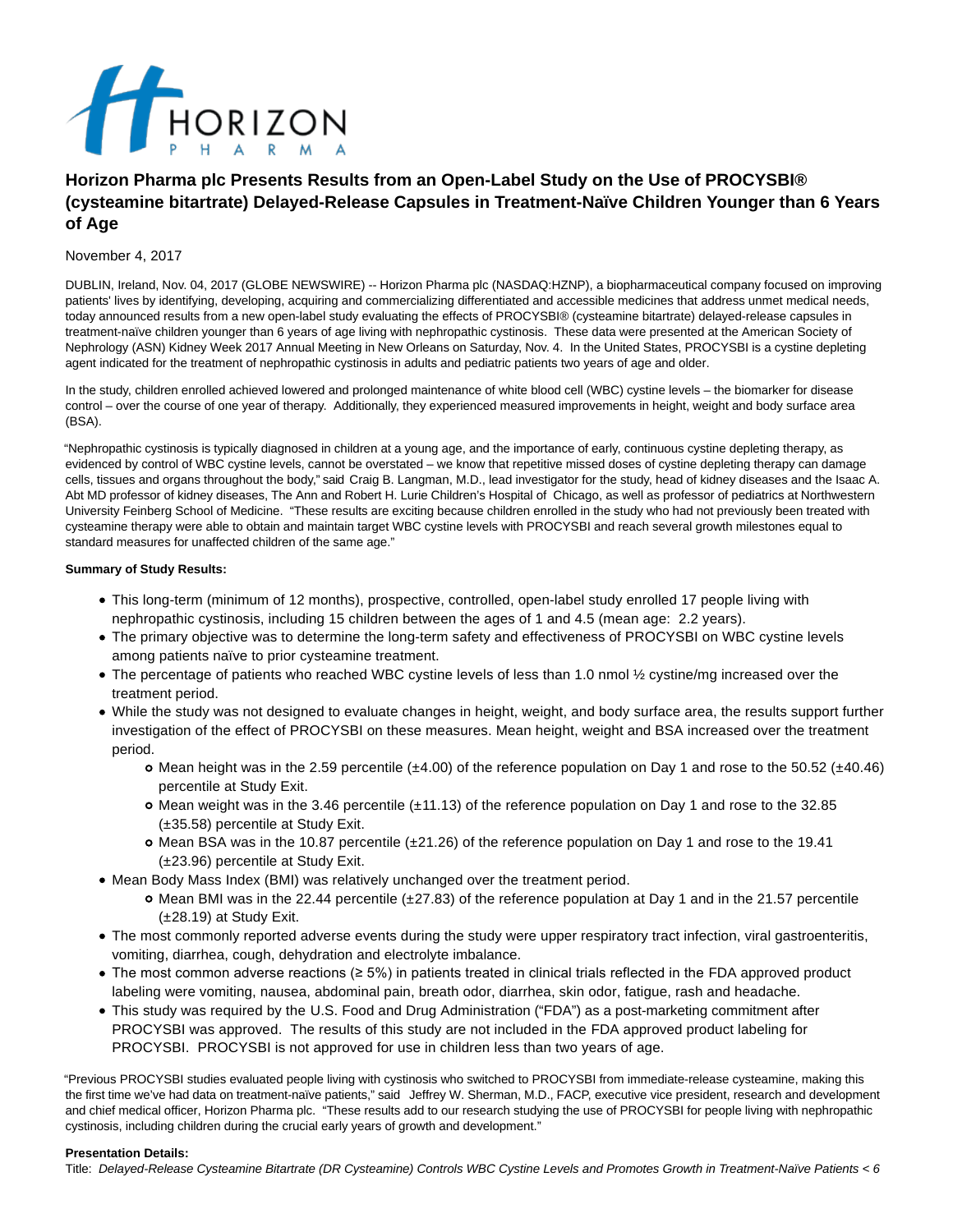- Craig B. Langman, M.D., Feinberg School of Medicine, Northwestern University, and The Ann and Robert H. Lurie Children's Hospital of Chicago, Chicago, Ill.
- Juliana Caires Ferreira, M.D., Instituto da Criança do Hospital das Clínicas da Faculdade de Medicina da Universidade de São Paulo (HCFMUSP), São Paulo, Brazil
- Kyleen D. Young, APN, The Ann and Robert H. Lurie Children's Hospital of Chicago, Chicago, Ill.
- Maria Helena Vaisbich, MD, PhD, Division of Nephrology, São Paulo University Medical School, São Paulo, Brazil

Date: Saturday, Nov. 4 Time: 10 a.m. – 12 p.m. CT

# **About Cystinosis**

Nephropathic cystinosis is a rare, life-threatening metabolic lysosomal storage disorder that causes toxic accumulation of cystine in all cells, tissues, and organs in the body. If untreated, elevated cystine accumulation leads to progressive, irreversible tissue damage and multi-organ failure, including kidney failure, blindness, muscle wasting and premature death. It is estimated that only about 2,000 people worldwide are currently diagnosed with nephropathic cystinosis. Nephropathic or "classic infantile" cystinosis – the most common and most severe form of the disease – is typically diagnosed in infancy and requires lifelong cystine depleting therapy.1

# **IMPORTANTSAFETYINFORMATION**

**INDICATIONS AND USAGE:** PROCYSBI® (cysteamine bitartrate) delayed-release capsules is a cystine depleting agent indicated for the treatment of nephropathic cystinosis in adult and pediatric patients 2 years of age and older.

# **CONTRAINDICATIONS:**

Hypersensitivity to penicillamine or cysteamine.

# **WARNINGSANDPRECAUTIONS:**

- Ehlers-Danlos-like Syndrome: Skin and bone lesions that resemble clinical findings for Ehlers-Danlos-like syndrome have been reported in patients treated with high doses of immediate-release cysteamine bitartrate or other cysteamine salts.
	- These include molluscoid pseudotumors (purplish hemorrhagic lesions), skin striae, bone lesions (including osteopenia, compression fractures, scoliosis and genu valgum), leg pain and joint hyperextension.
	- One patient on immediate-release cysteamine bitartrate with serious skin lesions subsequently died of acute cerebral ischemia with marked vasculopathy.
	- Patients should be monitored for development of skin or bone lesions and PROCYSBI dosing should be interrupted if patients develop these lesions. PROCYSBI may be restarted at a lower dose under close supervision, then slowly increased to the appropriate therapeutic dose.
- Skin Rash: Severe skin rashes such as erythema multiforme bullosa or toxic epidermal necrolysis have been reported in patients receiving immediate-release cysteamine bitartrate. If severe skin rashes develop, use of PROCYSBI should be permanently discontinued.
- Gastrointestinal Ulcers and Bleeding: Gastrointestinal (GI) ulceration and bleeding have been reported in patients receiving immediate-release cysteamine bitartrate.
	- GI tract symptoms including nausea, vomiting, anorexia and abdominal pain, sometimes severe, have been associated with cysteamine. If severe GI tract symptoms develop, decreasing the dose of PROCYSBI should be considered.
- Central Nervous System Symptoms: Central Nervous System (CNS) symptoms such as seizures, lethargy, somnolence, depression, and encephalopathy have been associated with immediate-release cysteamine.
	- Neurological complications have also been described in some patients with cystinosis who have not been treated with cysteamine.
	- Patients who develop CNS symptoms should be carefully evaluated and monitored. Medication should be interrupted or the dose should be adjusted as necessary for patients with severe symptoms or with symptoms that persist or progress.
	- PROCYSBI may impair the ability of patients to perform tasks such as driving or operating machinery.
- Leukopenia and/or Elevated Alkaline Phosphatase Levels: Cysteamine has been associated with reversible leukopenia and elevated alkaline phosphatase levels. White blood cell counts and alkaline phosphatase levels should be monitored. If test values remain elevated, consider decreasing the dose or discontinuing the drug until values revert to normal.
- Benign Intracranial Hypertension: Benign intracranial hypertension (pseudotumor cerebri; PTC) and/or papilledema has been reported in patients receiving immediate- release cysteamine bitartrate treatment.
	- Patients should be monitored for signs and symptoms of PTC, including headache, tinnitus, dizziness, nausea, diplopia, blurry vision, loss of vision, pain behind the eye or pain with eye movement. If signs/symptoms persist, dosing should be interrupted or the dose should be decreased and the patient should be referred to an